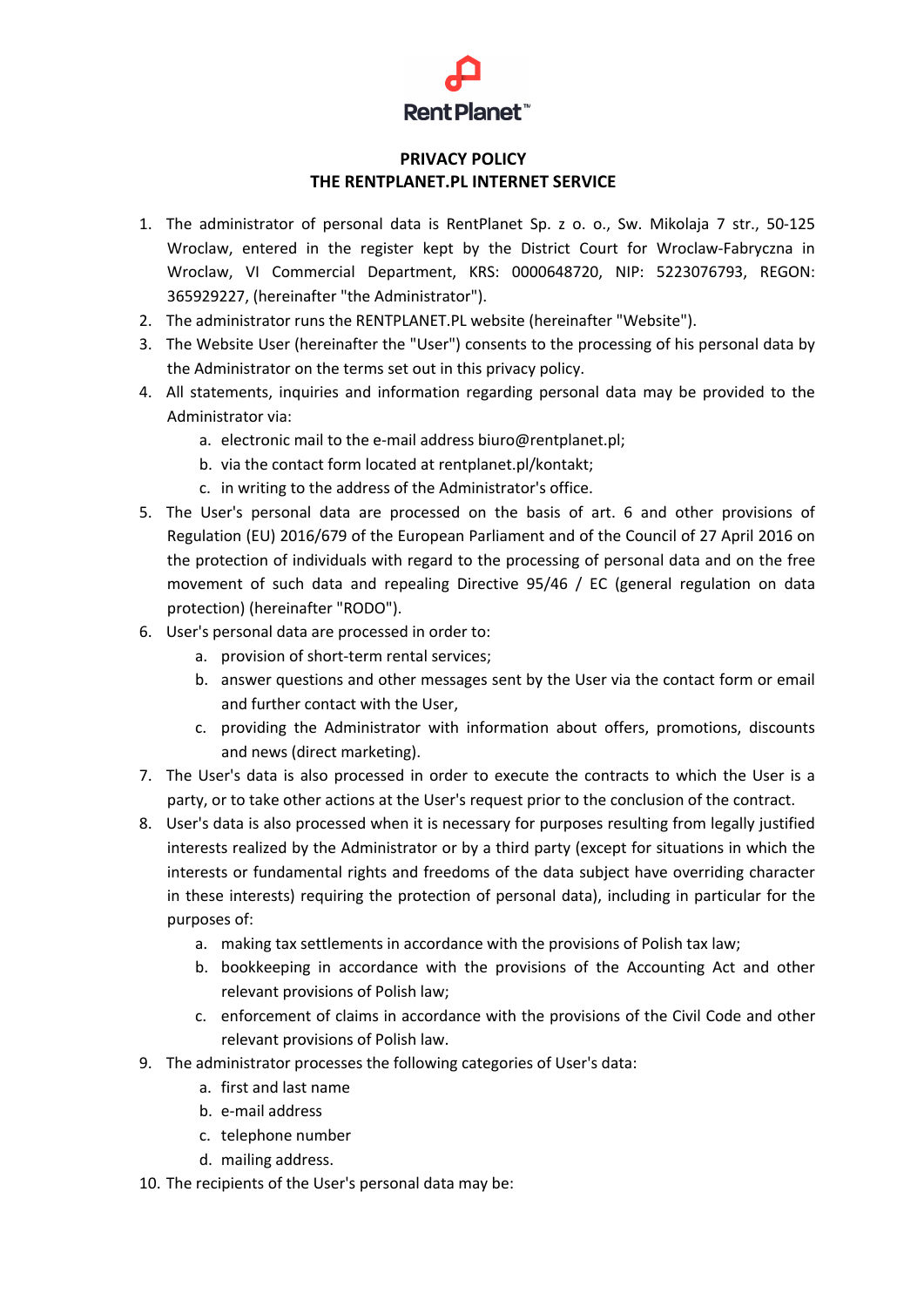

- a. Employees, contractors, subcontractors and other persons employed or cooperating with the Administrator;
- b. Accounting offices cooperating with the Administrator;
- c. Legal offices cooperating with the Administrator;
- d. Entities providing IT services to the Administrator, including, in particular, website hosting services and e-mail services;
- e. Entities providing marketing services to the Administrator;
- f. Entities involved in settlements, including invoice system providers, online payment systems and banks;
- g. Entities providing postal and courier services;
- h. Entities providing systems to book apartments online.
- 11. The User's personal data may be transferred to third countries, but only on the principles described in art. 46 OF THE GDP, i.e. provided the recipient provides adequate security. In any event, the User is entitled to receive copies of his data.
- 12. The User's personal data will be kept for the period necessary to achieve the purposes of data processing, i.e. by:
	- a. a period necessary for the proper performance of contracts concluded with the User;
	- b. period of maintaining communication with the User, in particular the period necessary to provide the User with all requested information;
	- c. the period of marketing activity by the Administrator;
	- d. the period necessary to make tax settlements concerning the User and the period of keeping documentation related to tax settlements required by law;
	- e. required by law period of keeping accounting records;
	- f. the period necessary for the execution of the Administrator's receivables.

The User's personal data will be permanently deleted when all the above-mentioned periods come to an end.

- 13. The User has the right to:
	- a. obtain from the Administrator confirmation that personal data concerning him are being processed;
	- b. receiving a copy of the data being processed;
	- c. obtain from the Administrator all information covered by this Privacy Policy.
- 14. The User has the right to request the Administrator to immediately correct personal data concerning him which is incorrect. Taking into account the purposes of processing, the User has the right to request supplementing incomplete personal data, including by providing an additional statement.
- 15. The User has the right to request the Administrator to delete personal data concerning him immediately, and the Administrator is obliged to delete personal data without undue delay (subject to the exceptions provided for by law) if one of the following circumstances occurs:
	- a. personal data are no longer necessary for the purposes for which they were collected or otherwise processed;
	- b. the user has withdrawn the consent on which the processing is based and there is no other legal ground for processing;
	- c. the User raises an objection referred to in point 18 or 19;